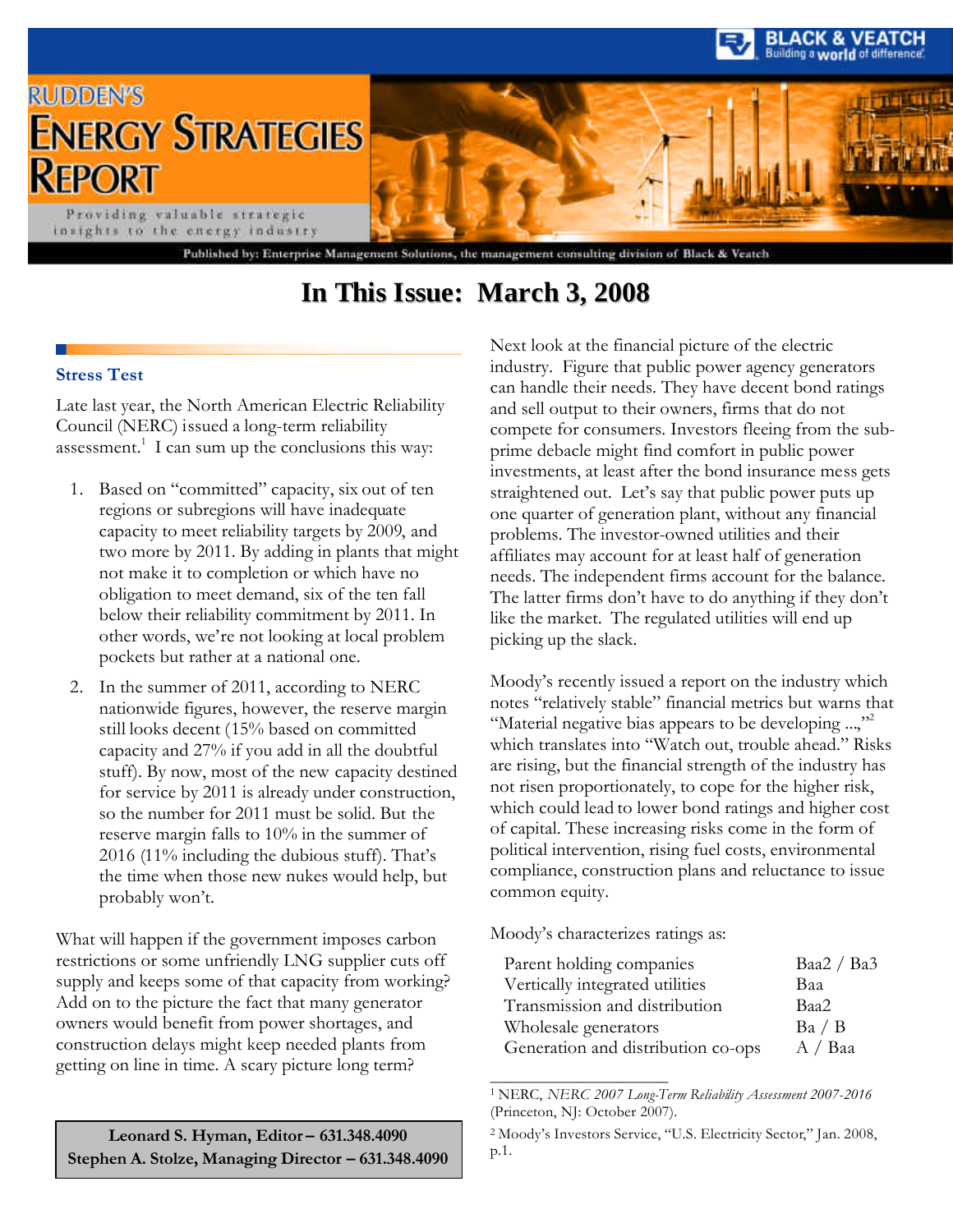

To put it less charitably than Moody's, the investor-owned sector now teeters on the cusp of non-investment grade (junk) status.

Next, let's take the Moody's numbers and add in the latest from the Edison Electric Institute's surveys, up them for inflation, and answer a few questions.

- 1. What sort of financing will the industry need through 2011? Outside financing needs for the investorowned sector will approximate \$20-\$25 billion per year, of which \$5 billion must come from common stock in order to maintain capitalization ratios. (The public power agencies sell debt, but in a different market. The wholesale generators will build or not build depending on conditions. I would bet that the ones not included in the EEI survey will not add a lot to net financing unless they go nuclear.) These numbers do not look big in relation to the size of recent takeovers, past industry financing or the capital market, as a whole. The industry needs peanuts, relatively speaking, perhaps too little to attract the attention of the masters of the universe who inhabit Wall Street or the City. The electric industry needs private equity, exotic deals, and tax breaks to meet the demands placed upon it? Baloney! (This is a family publication.)
- 2. What sort of price hikes (excluding fuel costs) will customers have to pay in order to keep the industry on an even keel? Assuming 2% per year inflation and 2% sales growth, I calculate that the industry will require about \$5 -\$6 billion per year, plus recovery of fuel costs, to maintain an even keel, financially. That's about 2% per year added to the electric bill. Last time I looked, the industry had about \$6 billion of rate requests pending, but the companies won't get what they requested, and the orders take time, so they haven't asked enough, at least not in a convincing way. (By past standards, getting 2% was not that unusual. Perhaps the industry and the regulatory agencies should rehire some retirees who know how to do it.)

Now for the real problem. Those numbers for spending resemble the Federal budget, in that they do not make provisions for predictable events. The industry, for sure, does not have a clue to what it will have to spend on environmental compliance, when the rules (meaning the administration in Washington?) change. Wait until the nukes get added in, too. Admittedly, adopting new technologies and pricing procedures could reduce spending needs, but those seem slow in coming. A global recession would reduce the demand for fuels and electrical equipment, which could bring down prices. On the other hand, if the 2008 recession proves short-lived, American buyers of electrical equipment will have to continue to compete for that equipment with more desperate buyers (South Africa, China and India) and might not get that equipment. Electrical shortages here?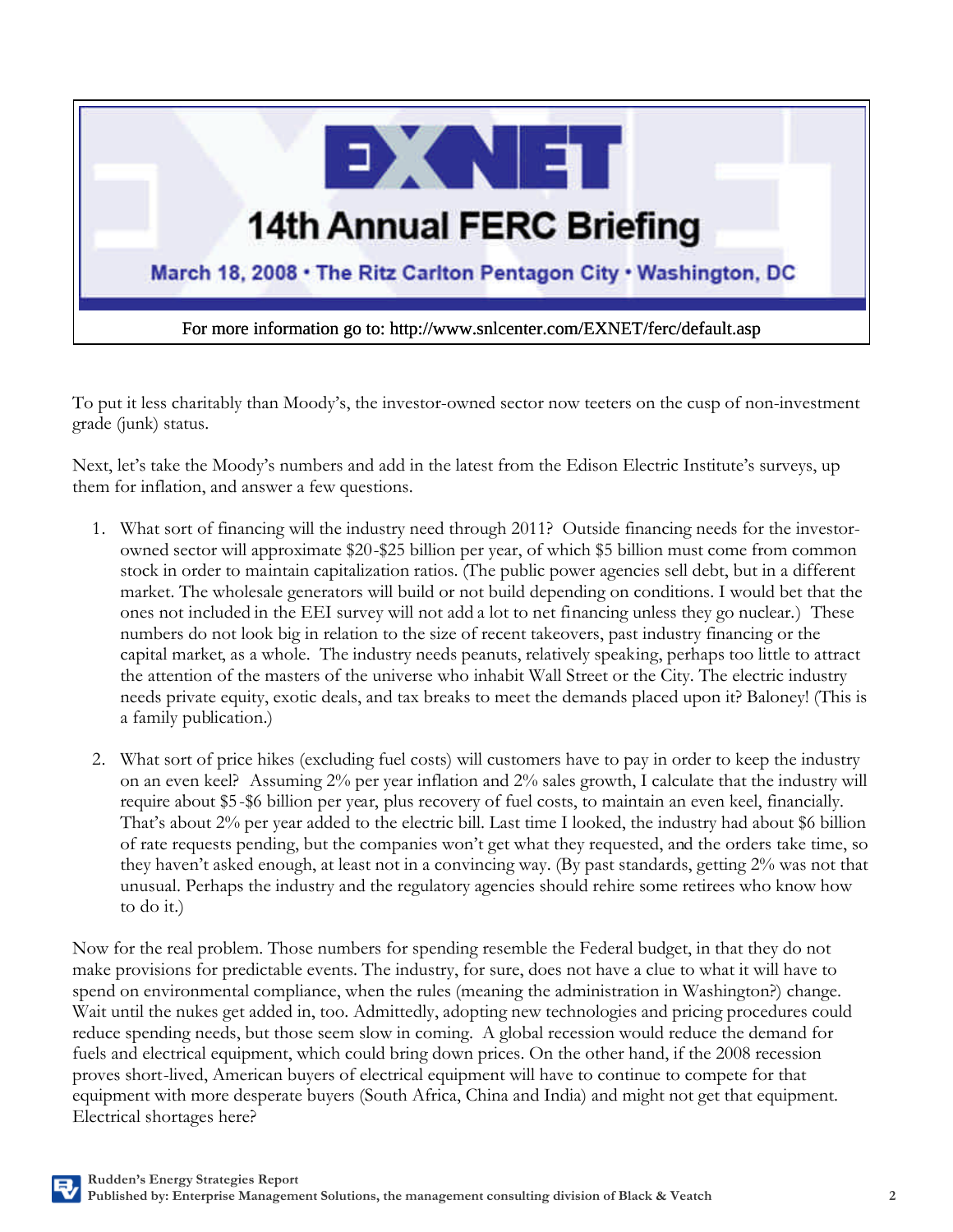

I'd sum up the situation this way. What's the problem? Not that the electricity supply industry can't meet the undemanding goals it has set for itself, but rather that it does not seem prepared to do more, from operational, regulatory or financial points of view.

#### **Business Organization**

A number of years ago, one of my former associates out of the London office, Tony White, argued that independent power generation could survive as a profitable business only as an oligopoly. Last fall, a Wall Street research boutique issued a discussion of cyclical industries, especially mining and railroads, but did not use the O word, because Wall Streeters like to talk in code when referring to activities that remove money from the pockets of consumers ("responsible" pricing, and "constructive" regulation come to mind).<sup>3</sup> The report pointed out that the mining industry had consolidated into a handful of global firms that dominate mining. Those companies, the report reasoned, had strong balance sheets that would protect them in the economic downturn, and that would make them less likely to engage in predatory pricing during the downturn. Personally, I take a different view of why they are less likely to cut prices. Oligopolists know that they have little chance of garnering benefits from a price cut, because their fellow oligopolists will retaliate. (A business with a 1% market share might get some benefit from a price reduction, because it would take away only a tiny part of the business of the other players. In an oligopolistic market, with a handful of players, none of the firms could cut prices without making a big dent in the business of the others, so the other firms would retaliate, and nobody would gain market share, but all firms would charge lower prices, meaning all would end up worse off. That's why none would try to undercut the others. It's like the old mutually assured destruction strategy of the Cold War.)

Cyclical companies with heavy fixed costs have a problem. They make big profits when demand rises and product is in short supply. Nobody discounts in those times. When demand falls or supply increases far above demand, they still have to cover fixed costs. They will tend to cut prices in order to bring in enough business to cover their fixed costs, unless they expect their competitors to do the same. (I'm leaving price elasticity of demand out of this discussion.)

The research report used the word "disciplined" as well. Another code word. Increasing the supply depresses prices, too. In the days of a multitude of mining companies, a company figured that it could gain more from opening a new mine than it would lose from the price reduction that the additional supply would cause. The existing miners lost out, more than the new miner. When a few firms control mineral deposits and existing mines, they think carefully about the impact of supply on price. Yet, they also try to keep the price from reaching a level that will spur substitution by other products or open the door to new entrants.

In a cyclical business, the firm must have the ability to collect high prices during good times in order to make up for losses during hard times. In a cyclical industry with heavy fixed costs, and excess capacity, the firms could go for long periods without earning a compensatory return on investment. If the government caps the price collected during good times, they might never earn a decent return.

 $\overline{a}$ 

<sup>&</sup>lt;sup>3</sup> "The Scratch Report," Horizon Research Group, August & September 2007, p. 3.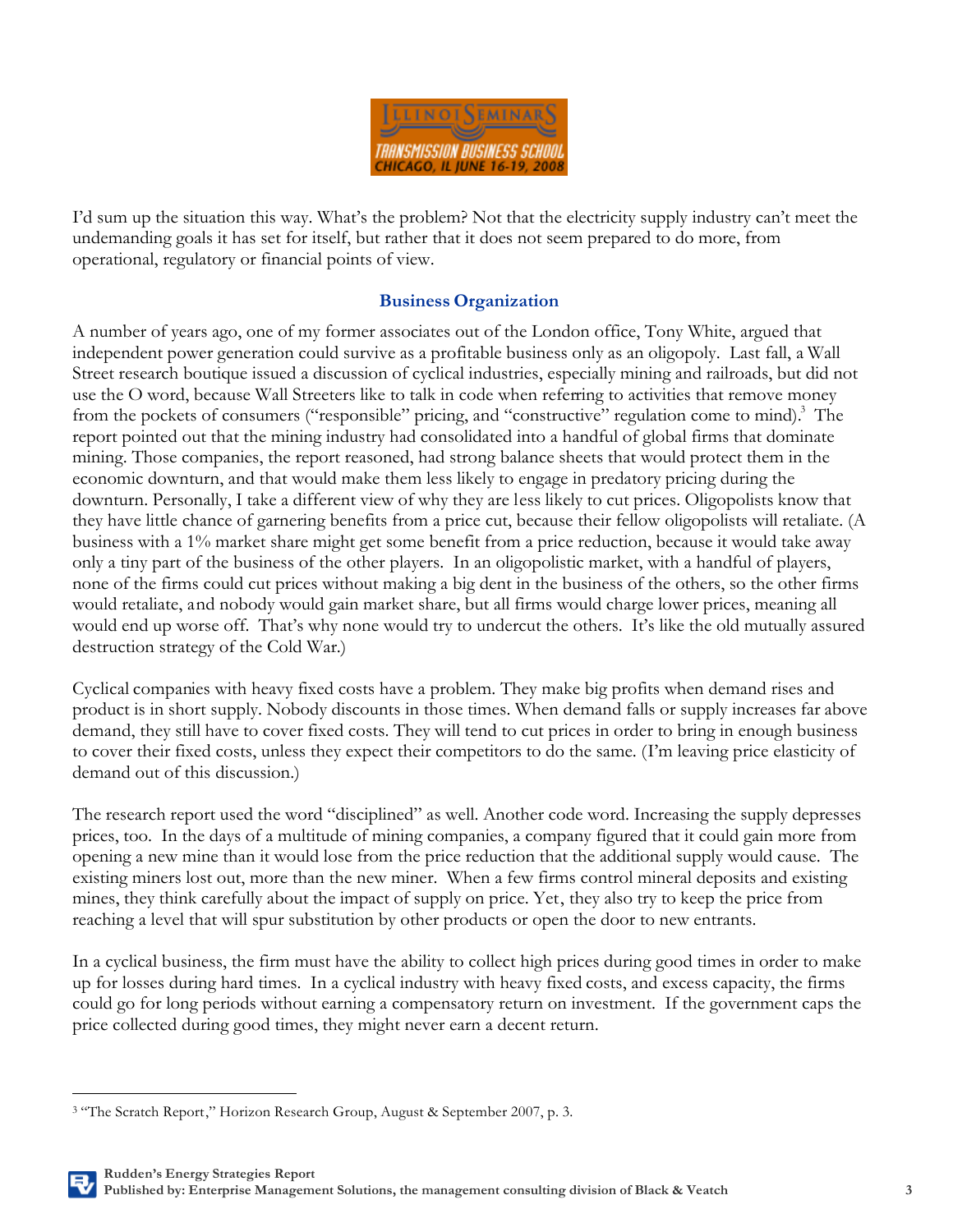

# **23rd Annual Utility Tax Conference**

### March 27-28, 2008 . The Ritz Carlton Pentagon City . Washington, DC

http://www.snlcenter.com/EXNET/util\_tax/default.asp

Now consider competitive electric generation. We didn't want oligopolists to control the market, so we set up centralized markets with all sorts of rules. We didn't trust the market to price the product at peak times, so we capped the price. Then we discovered that people hesitated to build power plants that could not collect high prices once in a while but could collect lower prices all other times. Investors do not like that formula, and, either they will not invest in new facilities, or they will invest because they believe that the existing oligopoly can extract compensating higher prices at off peak periods, despite the market rules. This leads to a game played between market rule makers and enforcers on one side, and the electricity suppliers, on the other, with the former trying to create new rules to keep control, and the latter figuring out how to evade the intent of the rules. Naturally, I am discussing a hypothetical situation, but I would expect reasonably intelligent oligopolists to figure out how to bid in an auction market in order to get the best prices (for themselves), especially when the demand part of the supply and demand equation has nothing to say. If I were an oligopolist in such a market, I would have little inclination to add to supply. (Why don't others enter? Well, you can't plop down a power plant anywhere anytime.) Less supply means higher price, and everybody knows that.

Why not break up the power producers into smaller firms? Prices would decline as they did in the UK. That might work as long as we permit prices to rise at peak as well as fall at trough. Otherwise, the multitude of generators would not earn a high enough return to attract capital to the industry for the next round of expansion. Building a power station would involve uncertainty to not only the investor but also to the country. What with need for carbon policy and need to protect against energy mercantilists, we might need power producers that can think ahead farther than the next energy auction. That requires capital and staying power, and, maybe some certainty about prices.

Let's argue that business organizations evolve into a size and shape that provides them with the best position in the market place, over the long term. (Why did electric utilities thrive as vertically integrated monopolies? Why did the broken up Bell companies re-integrate?) If they abuse that position or become complacent, they lose out to a new entrant or to a court order. (Think AT&T, IBM, Apple, Microsoft, Yahoo, General Motors, in the past 30 years.) Maybe we should think of power generation in terms of oligopoly, stop fighting that thought, and consider two ideas laid out by J.M. Clark, years ago, "workable competition" and "competition as a dynamic process." Reading Clark's book on overhead costs might have clued in early investors in power generation as to why their plans were so nutty, but the fact that hardly anybody did just shows that Lord Keynes was wrong about the influence of dead economists. In other words, the big outfits are in the business for a reason, they exert market power, they won't go away voluntarily, let's get over it, and get them to do what we want. Better workable than textbook competition?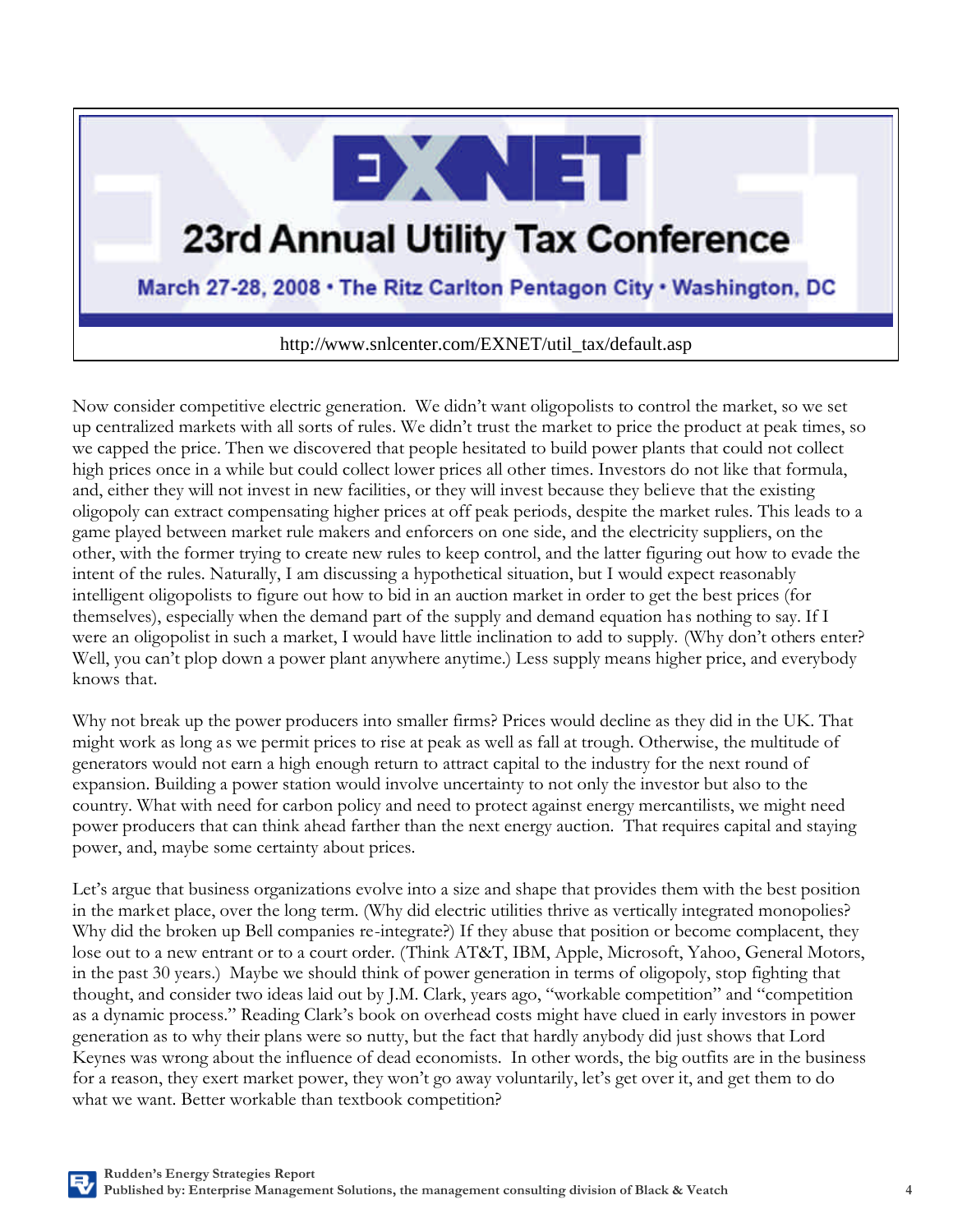#### **Black & Veatch Experts Provide Support for M&A Transactions**

Whether electric, natural gas or water related, our experts are experienced in financial analysis, synergy analysis, technical analysis, energy markets, federal and state regulation, contracts review, negotiations, and expert testimony.

*"Reliability Tops the Charts – Strategic Directions in the Electric Utilities Industry?" – published in World Power 2007*

*"The Next M&A Wave: Fulfilling the Value Proposition" – published in PUF*

To contact our **Economic and Financial Analysis Practice** or for a copy of these new simply **Click on this Ad**, or e-mail your request to **PetersonDL@bv.com**

#### **Water Drips**

No waffling. The article's title, "Climate Change is Real"<sup>4</sup> told it all. The accompanying photograph shows a half full glass of water atop a cracked, sere mudflat. According to the article, water providers face these problems:

- 1. Some areas will become wetter (the northeast) and others dryer (the southeast).
- 2. Heavy precipitation events will become more common, leading to more flooding.
- 3. More hurricanes and storms.
- 4. Less snow pack and earlier melting.
- 5. Rising sea level will cause salt water incursions into aquifers along the coast.
- 6. More intense storm activity increases the likelihood of flooding, turbidity in water supplies and overflow from storm sewers.
- 7. More fires remove vegetation cover on land, which leads to mudslides and turbidity when the rains come.

Apparently water suppliers don't view these threats as distant or fodder for seminars. Miami-Dade County has been working on the sea level problem for some time. Denver spent millions cleaning up a reservoir after a forest fire denuded the landscape, after which it rained and the land came tumbling down. New York City has a task force working on protecting its extensive water system.

In a similar vein, think about unintended consequences, the bane of public policy makers in a hurry. Jack Hoffbuhr of the American Water Works Association came up with this one. Remember MTBE, the gasoline additive designed to reduce pollutants that had to be banned because it leached into groundwater? Now we want to solve another environmental problem by injecting  $CO_2$  underground. If it leaked into the aquifers, it could affect the chemical composition of the water, and injection "on a large scale could displace saline water into freshwater aquifers." Apparently, current rules do not label  $\mathrm{CO}_2$ as a contaminant, so nobody worries, officially, anyway.

 $\overline{a}$ <sup>4</sup> Joel B. Smith, "Climate Change is Real: How Can Utilities Cope with Potential Risks?," *Opflow*, Feb. 2008, p. 12.

<sup>5</sup> Jack W. Hoffbuhr, "Waterscape," *Journal AWWA*, Dec. 2007, p. 6.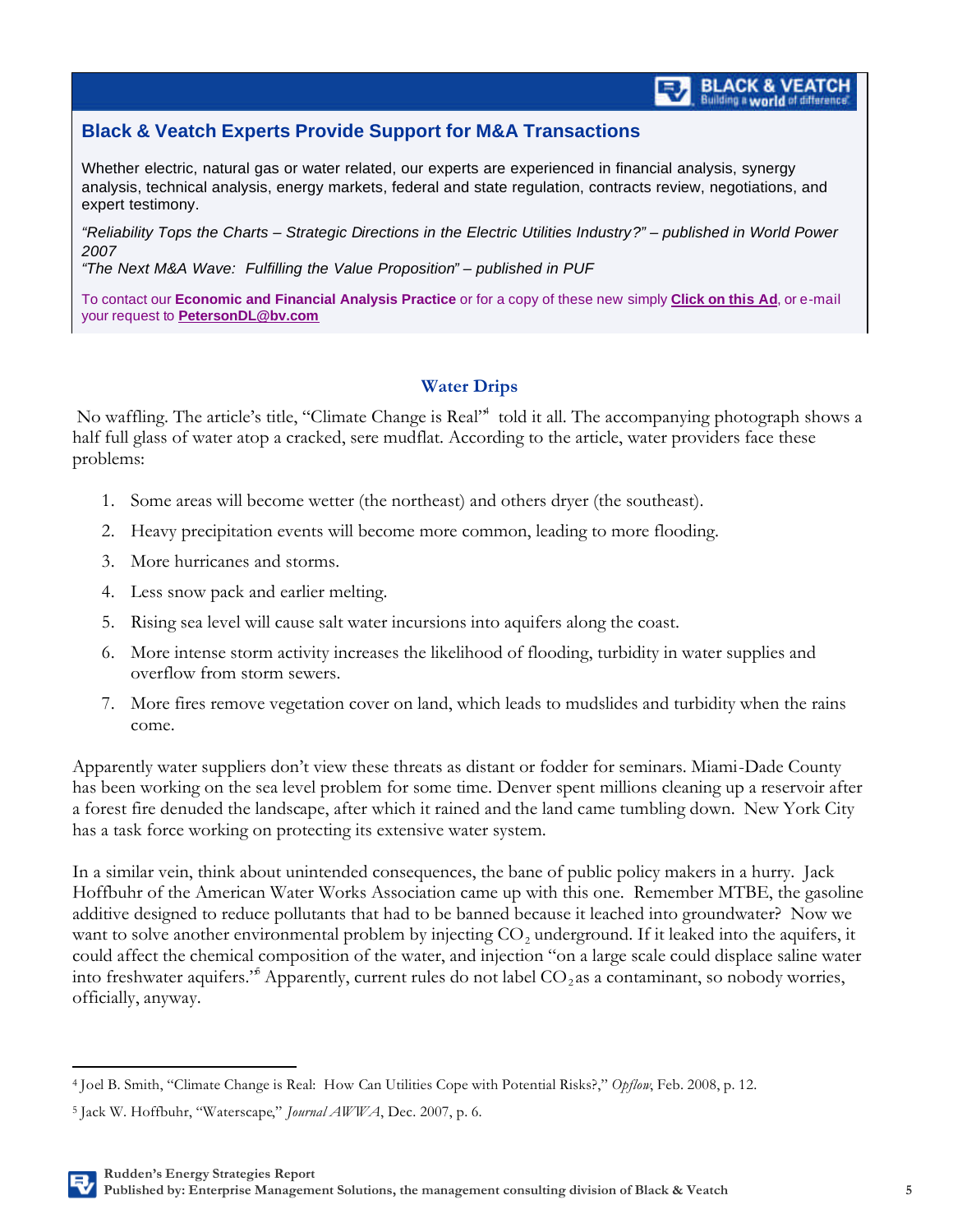## **BLACK & VEATCH**<br>Building a world of difference

#### **Black & Veatch Helps Energy Utilities Manage Regulatory Risks**

Managing the risks associated with regulatory uncertainty and with the filing of rate cases following a long period of rate freeze have become increasingly important. The experts at EMS have assisted in hundreds of cases. The following papers are available:

*"Strategic Value at Risk … Quantifying the Impact of Risk on Utility Stakeholders" – "The Mother of All Rate Cases" – "Ring-Fencing the Regulated Utility"*

To contact our **Rate and Regulatory Support Practice** or to obtain copies of these papers simply **Click on this Ad**, or email your request to **PetersonDL@bv.com**

Speaking about unintended consequences, did you see the story that said that biofuels produce more greenhouse emissions than conventional fuels, once changes in land use are considered? *The New York Times* recently made that discovery.<sup>6</sup> Well, dear reader (as a few living columnists and far more dead writers are wont to say), not to boast, but this publication said something similar last month. And our evidence came from the Swiss government, not exactly a bastion of fuzzy leftist ideologues.

And a final note. Get to see Lake Mead while you can. (Perhaps you heard the story of the Arizonan who flew east. When he came back, one of his friends asked him, "Did you see the Mississippi River?" to which he replied, "No I couldn't see it because it was covered by water.") Anyway, the Colorado River, whose water resources had been divided up between seven states back in 1922, during an unusually wet period, is now, as the news story quaintly puts it, "essentially oversubscribed," and a new study claims that Lake Mead, that huge artificial lake and reservoir on the river, could "run dry within 13 years."

#### **Newly Green Transformed EEI Makes its Debut in New York**

The slide read "Transforming the Electric Industry." I thought I'd seen that one before. A recycled slide, maybe? Anyway, as the Edison Electric Institute program began in that vast room, I didn't pay much attention until I thought I heard the president say "imagination in the electric industry," a startling (and some might say oxymoronic) concept. No, I must have been hallucinating. Then he said, "transformation ... watershed ... low carbon future ... mother of all issues: global climate change." Had I wandered into a meeting of a self-help group populated by Boy Scouts who had just underwent an indoctrination by the Sierra Club? No, the EEI had undergone a transformation, at least the public face of the EEI. That's not a criticism. Better to acknowledge the winds of change than maintain a Tobacco Institute posture ("Just because there is a correlation between smoking and cancer deaths doesn't mean there is any causal connection.") You can negotiate with people no longer in a state of denial. They get a seat at the table. Aside from unveiling the new, wholesome green image, the EEI did reveal a few pertinent thoughts and desires:

1. It wants Congress to preserve the low tax rate on dividends.

 $\overline{a}$ 

- 2. It wants a price cap on carbon emission rights, wants all industries involved, and wants all countries in the arrangement, and wants time before the new rules really kick in.
- 3. The EEI believes that regulators still don't get the message that the country needs more transmission.

<sup>6</sup> Elizabeth Rosenthal, "Studies Call Biofuels a Greenhouse Threat," *N.Y. Times*, Feb. 8, 2008, p. A9.

<sup>7</sup> Felicity Barringer, "Lake Mead Could Be Within a Few Years of Going Dry, Study Finds," *N.Y. Times*, Feb. 13, 2008, p. A18.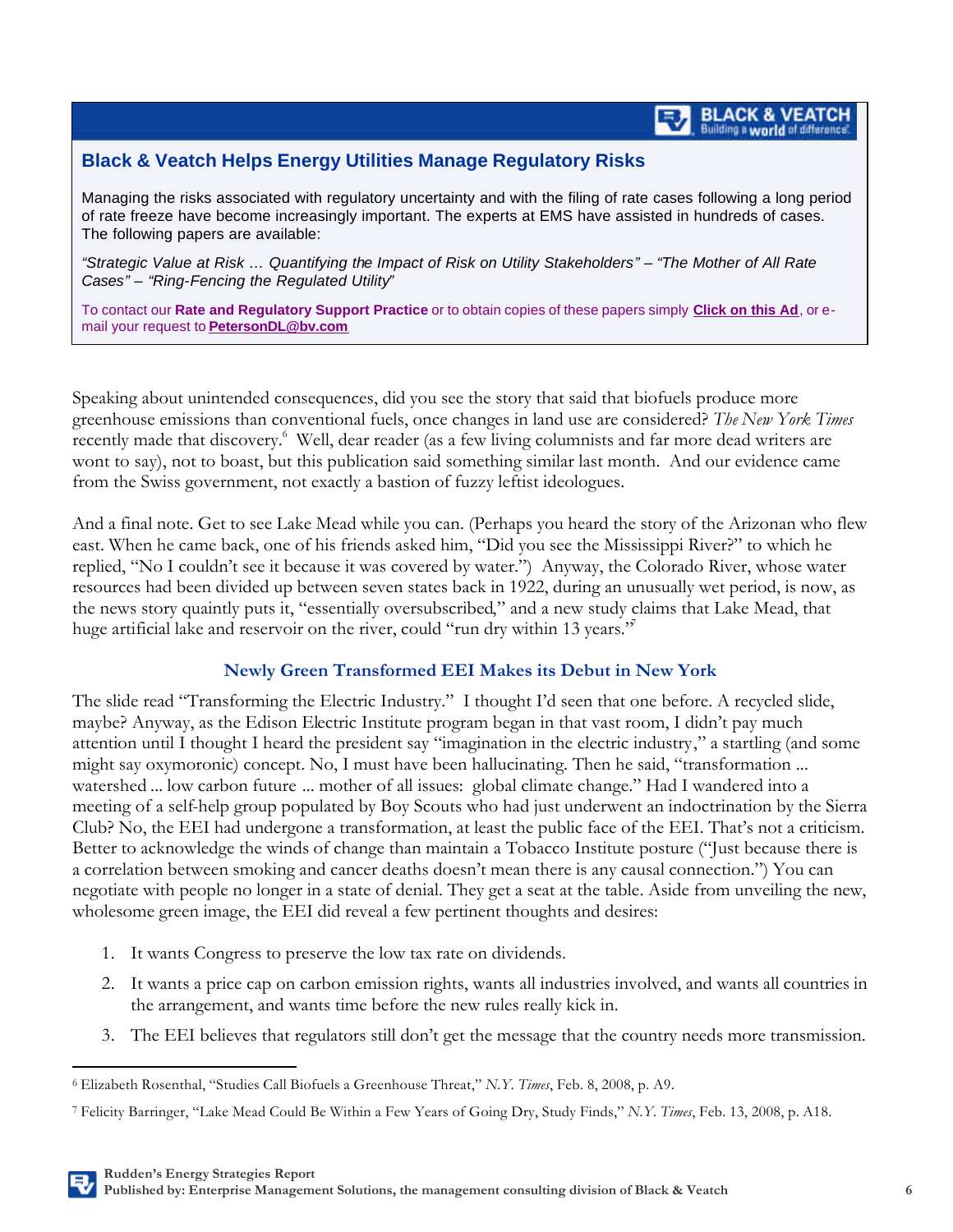#### **NERC Cyber Security Compliance Guide**

The NERC Cyber Security Standards create a framework for crystallizing the issues, responding on an industrywide basis, and establish the metrics that an organization can use to determine how it measures up to these requirements on an annual basis," said Michael D. Mount, Director and leader of the Cyber Security practice. "The Black & Veatch approach to Cyber Security is rooted in implementing accepted industry best practices to achieve compliance with applicable standards, and to satisfy regulatory demands."

**To obtain a copy of the Black & Veatch NERC Cyber Security Standards Compliance Guide please send an email with your contact information to CyberSecurity@bv.com, or call Gary Layton at (631) 348-4090, ext. 210**

4. The EEI views the attack against burning coal as a more concerted effort than the old attacks against nuclear power.

Those points deserve some analysis.

I'd argue that double taxation of dividends leads to poor capital allocation, encourages poor corporate governance, and it is inequitable. But the tax cut came with a package of other measures that have been characterized as giving the biggest breaks to the richest people, and those tax breaks don't look long for this world. Unless someone can get across that the majority of the population (through pension funds and individual holdings) owns stocks, I suspect that the dividend tax privilege, in its present form, goes. Will that affect utility industry financing ability or cost of capital? I doubt that the change would deter financing, and I'd bet that capital costs don't change by more than 0.5%.

The industry has taken a tactical stance on carbon restrictions, basically looking for whatever it can get in terms of delay and cost limitations. It does not seem to have a strategic vision, that is, how to reduce emissions dramatically, and find a way to make money on it.

As for transmission, Congress did make transmission a priority and instructed the Federal Energy Regulatory Commission (FERC) to provide incentives to transmission, I believe. Problem is that FERC hasn't a clue as to what "incentive" means. Two commissioners, I gather, believe that FERC should set incentives on a caseby-case basis, which is okay, I suppose, except that it does not give any direction to people thinking about new projects. The commissioners, also, think that higher risk projects deserve a higher return, which makes sense, too, but does not constitute an incentive. Think of it this way. Low-risk project has a 10% cost of capital. High-risk project has a 12% cost of capital. Giving the high-risk project the 12% return does not provide an incentive, it just lets the investor know that he or she will earn cost of capital. That investor should be indifferent between providing low-risk money at 10% or high-risk money at 12%. Neither deal creates any value for the investor. The incentive (and the value) comes about if the project with a 10% cost of capital can earn 11% or the project with the 12% cost of capital can earn 13%. As long as FERC thinks in terms of just and reasonable rates, based on cost of capital, it won't hand out an incentive. That does not mean that FERC can't hand out a return that attracts capital or creates value. It just means that the agency suffers from muddled thinking. Will a new administration change that? I wouldn't bet on it.

Finally, consider the attack on coal. Nuclear advocates take comfort in newly minted environmental backing for nuclear. I wouldn't. People who don't like nuclear power believe that the world would work well, if not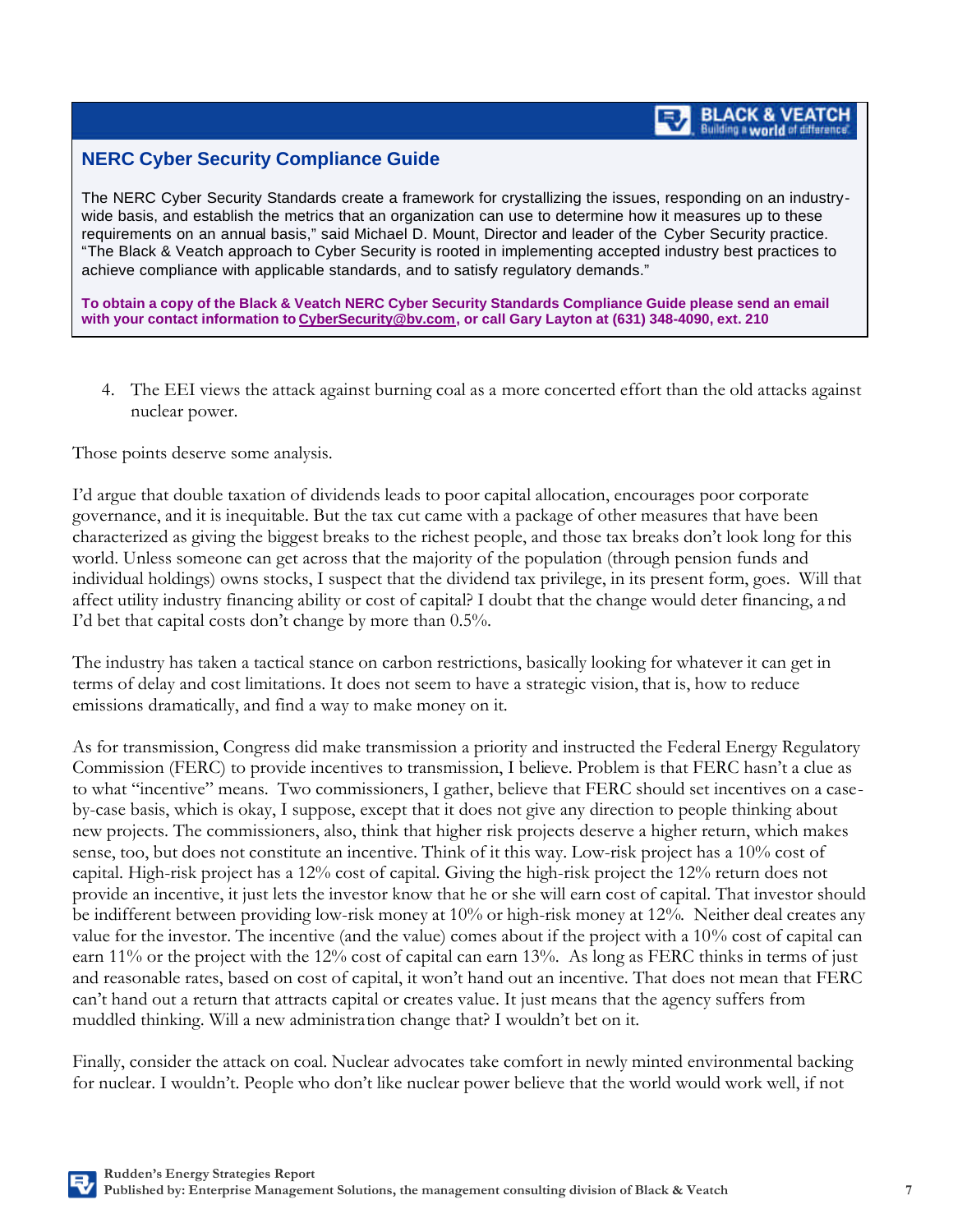#### **Subject Matter Experts for Regulatory Filings and Litigation Support**

EMS's professionals include experienced energy company senior executives, energy economists and accountants, senior policy experts and regulatory officials, engineers, renowned futurists, and internationally respected subject matter experts. We have been called upon to provide expert testimony before state, Federal and Provincial regulatory commissions, as well as civil and bankruptcy courts in the U.S. and Canada. In all we have served more than 350 clients worldwide since 1981.

To contact our **Litigation Support Practice** simply **Click on this Ad,** or e-mail your request to **PetersonDL@bv.com**

better, consuming less energy or more renewable energy. They won't go away. They might be right, in the long term, but in the short term, less coal means we'll need more natural gas.

In sum, I'd give the EEI a B+ for its change of tactics, but a C for long-term strategy, and you know what Sun Tzu would have said about that, but it's a start.

#### **Do They Really Get It? A Second Opinion**

It looks as if almost the entire energy industry has turned green. For real? I mean real in the sense of actually doing something as opposed to talking and figuring out what to tell to or ask from the government? I decided to discuss that and a few other issues with Ben Dysart (president of Dysart & Associates), an engineer who worked in manufacturing and waste management industries, presided over the National Wildlife Federation, and consulted for major corporations, the World Bank, the EPA, the Corps of Engineers and served on the advisory board of the Electric Power Research Institute, where I met him. Dr. Dysart advises corporate clients on public-trust and environmental matters, so I figured I could get some advice.

- **Q.** Have you noticed a significant change in attitude toward global climate change on the part of industry and government agencies? If so, does it manifest itself in actually doing something different?
- **A.** As for getting beyond the rhetoric that is, constructive advocacy for responsible management of global climate change issues – the U.N. Intergovernmental Panel on Climate Change, Al Gore, some states and some religious groups come to mind. On the for-profit side, the insurance/reinsurance sector understands that this is a serious bottom line issue – and has for some years. The response elsewhere seems mostly in the category of feel good advertisements and noble sounding written commitments. Not much in the way of significant, expedited action comes to mind. A lot of people in the private sector are "working on the issue."
- **Q.** Often, the energy industry proposes a solution to a problem (such as bringing in LNG or building a power line or generator or refinery) that engenders an enormous amount of opposition, which, I think, could have been anticipated. Is there a way to engage the opposition and work out a compromise, before positions become entrenched, or determine in advance what is not feasible and go on to an alternative?
- **A.** Yes, internally generated supply-side solutions frequently engender opposition, yes opposition should have been anticipated, and yes, there are ways to engage the stakeholders, up front, before positions harden into concrete. That involves working smart and willingness to compromise. Sometimes, the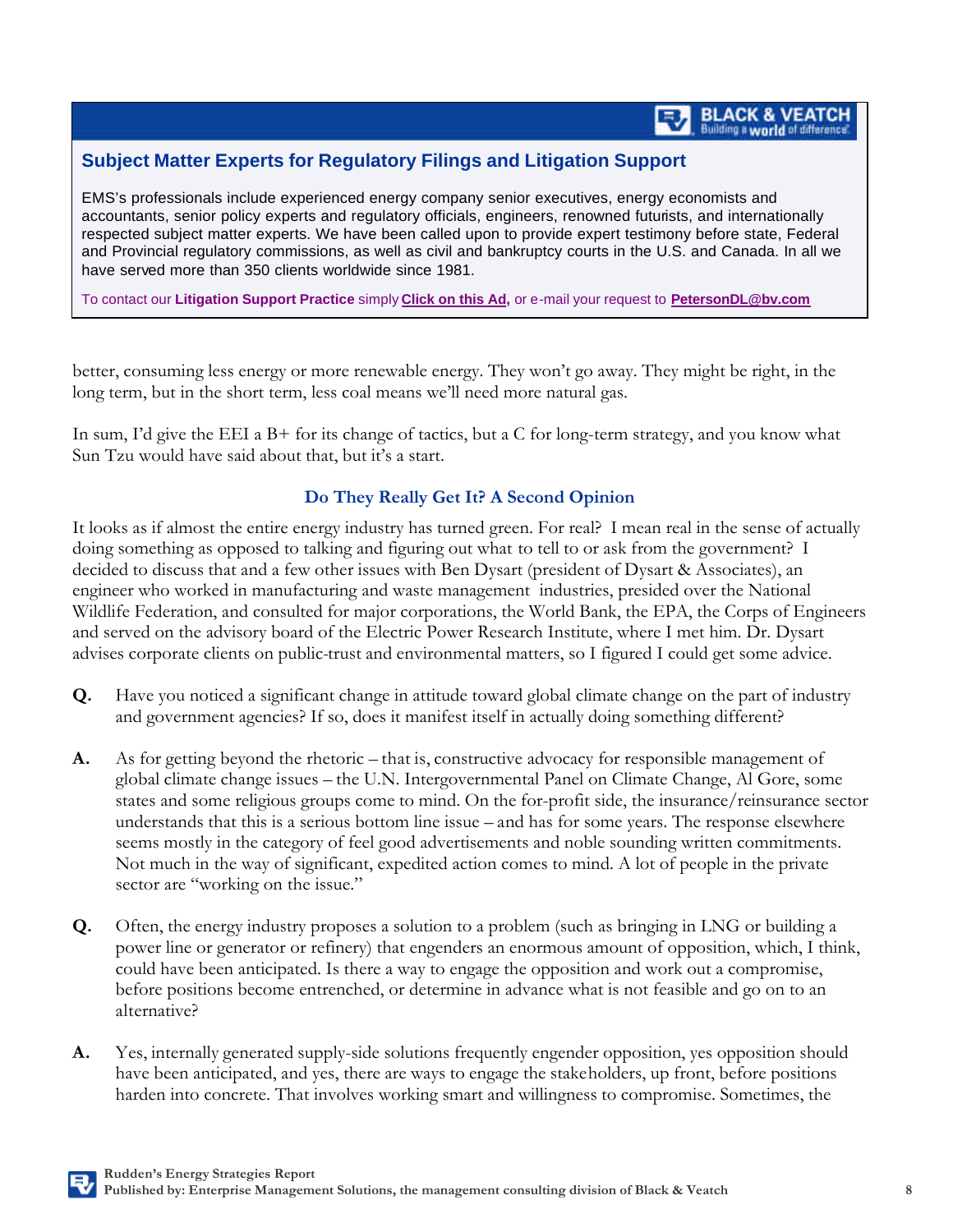right answer to the project is "no" or "not like you want to do it." That's hard for insiders to say to the boss, so better to plunge ahead, try to fix it on the fly and silence the "opponents" and spend a few billion dollars before the boss gets sound feedback from the world outside. (Does that sound familiar? Can you hear Dr. Phil ask, "Guys what were you thinking? Was there a responsible adult in charge here?") Smart stakeholders know how to shoot the tracks off bad proposals. "Outside trouble makers" may include credible environmental organizations and clergymen. David did defeat Goliath. The DAD approach (decide, announce and defend) is a costly and painful strategy. You turn people into opponents and incentivize them into proving you right or wrong. In either case, you pay big time. As for alternatives, it costs relatively very little to look into them with the stakeholders—seeking a win-win, and doing so can pay off handsomely. Somebody high up—preferably the CEO—should have high, positive expectations for effective stakeholder engagement. Managing the process and the business risks involved will do shareholders as big a favor as stakeholders.

- **Q.** Some economists that I know think that much public opposition comes about because of the "I win/You lose" nature of decisions. If you make \$100 and your win costs me \$40 worth of loss, maybe you might be willing to go ahead after paying me the \$40, and I won't continue to oppose the project. The economists think that they could devise markets to determine valuations and what the buyers and sellers might accept. (I'm not suggesting setting a value on Gettysburg Battlefield in order to buy it for a shopping mall, but people who claim that the sight of a wind mill in the distance diminishes the value of their beach view might settle for a payment for that loss of value.) Is this approach practical?
- **A.** Yes, it is practical. The notion is not new at all. Unfortunately, in the utility sector, there has been a resistance to dealing with "externalities." In your question, you seem to accept the inevitability of public opposition. This is a realistic expectation for entities that choose to plan in a vacuum and then try to cram the project down the throats of the expected "opponents." Incidentally, treating parties like opponents from the start helps to create opponents and energizes pre-existing opponents. As for process, there is a well developed, sequential process of "project mitigation," first formalized for Federal infrastructure programs: first, avoidance of impacts (therefore avoidance of costs), then minimization, compensation, replacement and enhancement. This tiered approach should reduce or eliminate the \$40 loss that you pose in the question. My experience is that credible stakeholders want to be listened to and be respected—they and their views—and can actually help the company if they trust the company's leadership. Effective engagement costs very little money. It is extremely cost effective.

My conclusion from Ben Dysart's remarks: no, the powers that be have not gotten serious about global climate change, in the sense of doing something, there's a good chance they will attempt to do whatever they do in the old way and end up on the wrong side of the issue in the eyes of the public, but they need not do it the old way or end up on the wrong side of the debate, and getting it right ahead of time might cost less than fighting it out against the enemy.

#### **The Classifieds**

#### **EXNET Annual FERC Briefing, March 18, Ritz Carlton, Pentagon City, Arlington, VA**

The EXNET Annual FERC Briefing is a comprehensive overview of FERC's current priorities and procedures. Presenters include FERC Commissioners and Directors, as well as prominent regulatory experts. Please join us on March 18, 2008 at the Ritz Carton, Pentagon City in Arlington, VA. This year's agenda includes: Formulation and enforcement of reliability standards , Order 890 "Attachment K" planning requirements, Generation resource planning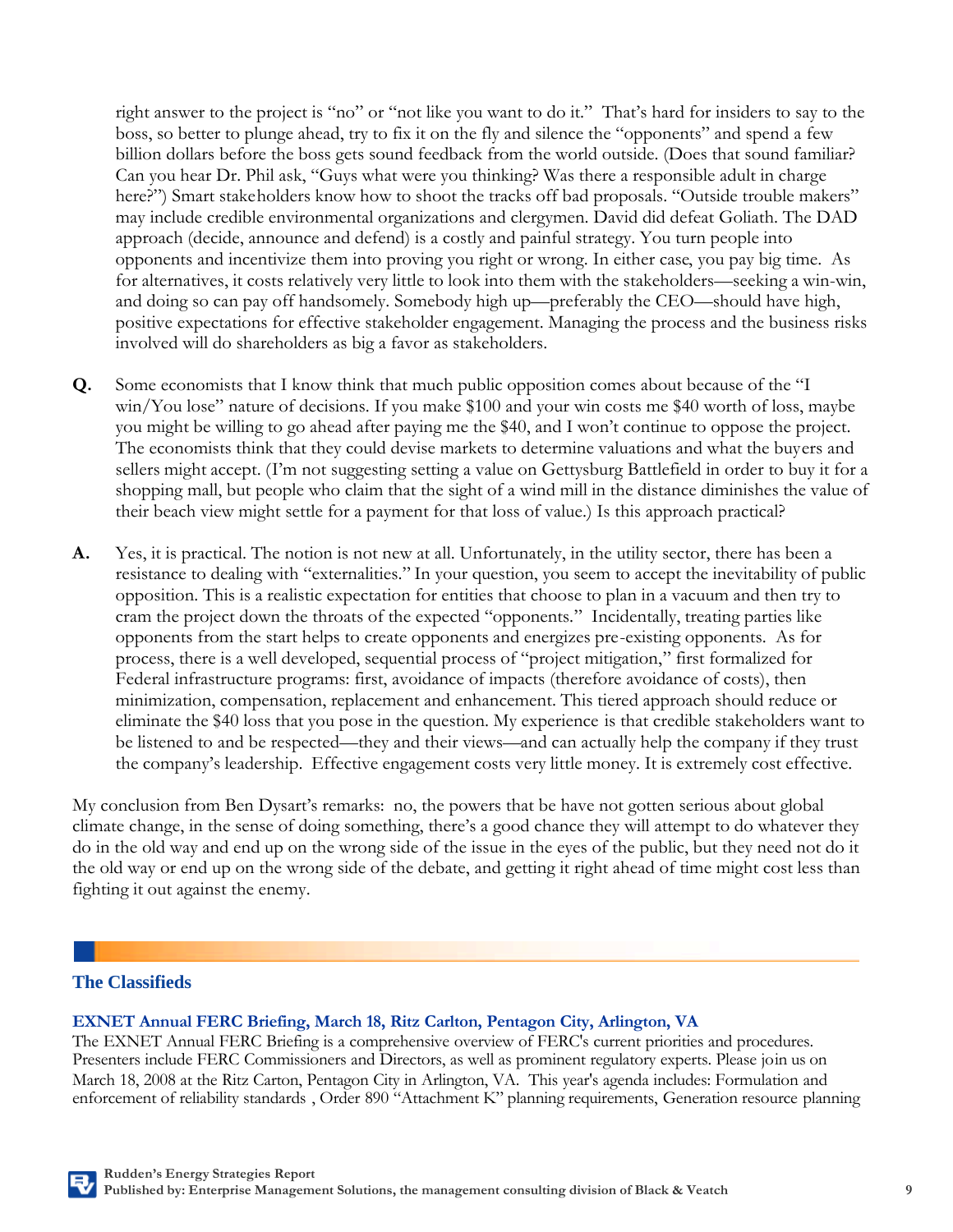in a green environment, The exercise of FERC's civil penalty authority, Self-auditing for compliance with requirements for open-access, standards and codes of conduct, and reporting, Impact of recent decisions regarding transmission expansion initiatives, Eligibility requirements for market-based rate authority. For more information go to: http://www.snlcenter.com/exnet/ferc/2008/default.asp.

#### **EXNET 23rd Annual Utility Tax Conference, March 27 – 28, Ritz Carlton, Pentagon City, Arlington, VA**

The EXNET 23rd Annual Utility Tax Conference brings together leading tax and accounting professionals, company tax and financial managers, legislators and others to explore the ever-changing developments in tax treatment for utilities. The Conference also addresses key rulings from the IRS, statements from the FASB and what lies on the legislative tax horizon. This year's agenda covers: Tax penalties, Environmental allowances, Renewable energy, Employee benefits, Capitalization, Legislative activity, and Normalization. For more information go to: http://www.snlcenter.com/exnet/util\_tax/2008/default.asp.

#### **Transmission Business School, June 16-19, Chicago, Illinois**

The new 2008 version of the highly-touted Transmission Business School is being offered in Chicago in June 2008 www.illinoiseminars.com/tbs/featured.html. Featured topics include: Power System Basics, Evolving Electricity Markets, and Transmission Business Models. The School classes begin at 8:30 a.m. on Monday, June 16 and continue through 4:15 p.m. on Thursday, June 19. Classes are held on the fourth floor of the Illinois Center, 200 S. Wacker Drive, Chicago, IL. For more information please contact Lynnea Johnson at info@illinoiseminars.com or 217-649-6543.

**Black & Veatch Management Consulting Division Releases 2007 National Stormwater Utility Survey Results**  Black & Veatch's management consulting division, Enterprise Management Solutions, announced the availability of its 2007 National Stormwater Utility Survey. The survey is conducted every other year and is designed to help professionals in the stormwater industry stay informed on the ongoing issues in the industry. The 2007 survey offers insights into planning, operations, administration and financial management of stormwater utilities in the United States and Canada. Survey respondents range from municipalities and utilities with a few thousand to a million or more customer accounts in their service areas. "The most substantial issues facing stormwater utilities in the 2007 survey pertain to user fees and billing, quality issues and educating the public on challenges and costs associated in complying with stormwater regulations," said Peggy Howe, Vice President of Black & Veatch's water consulting practice. "The survey respondents are quite open about the major challenges they face, and the way they are addressing the significant events affecting water utilities across North America." The survey results are available in PDF format at Black & Veatch's web site www.bv.com/stormwatersurvey or by emailing stormwater@bv.com for a printed copy of the results.

#### **Black & Veatch's Management Succession Planning Service Addresses Aging Workforce Challenges**

The B&V Management Succession Planning solution solves both immediate needs for leadership or technical expertise and addresses longer-term needs for permanent successors for retiring staff. The Management Succession Planning Service provides clients with:

- Management succession review and human resources planning services
- The industry's most comprehensive portfolio of recently retired executives from which to choose a candidate
- No burdensome salary and benefits administration associated with contract employees
- Full access to Black & Veatch's knowledge and resources
- Multiple hiring options such as a fixed-time contract, an open-ended contract, retaining the individual for permanent placement, or scheduling a series of different managers as part of a mentoring program

For information contact Tom Resh, Solution-Set Lead for Black & Veatch's Management Succession Planning Service. Tel: 949-584-5123, email ReshTJ@bv.com.

#### **Black & Veatch NERC Cyber Security Compliance Guide**

The new Black & Veatch Cyber Security Management service includes: (1) Utilizing subject matter experts to identify critical assets and to understand the parameters used to classify assets, (2) Performs a vulnerability assessment on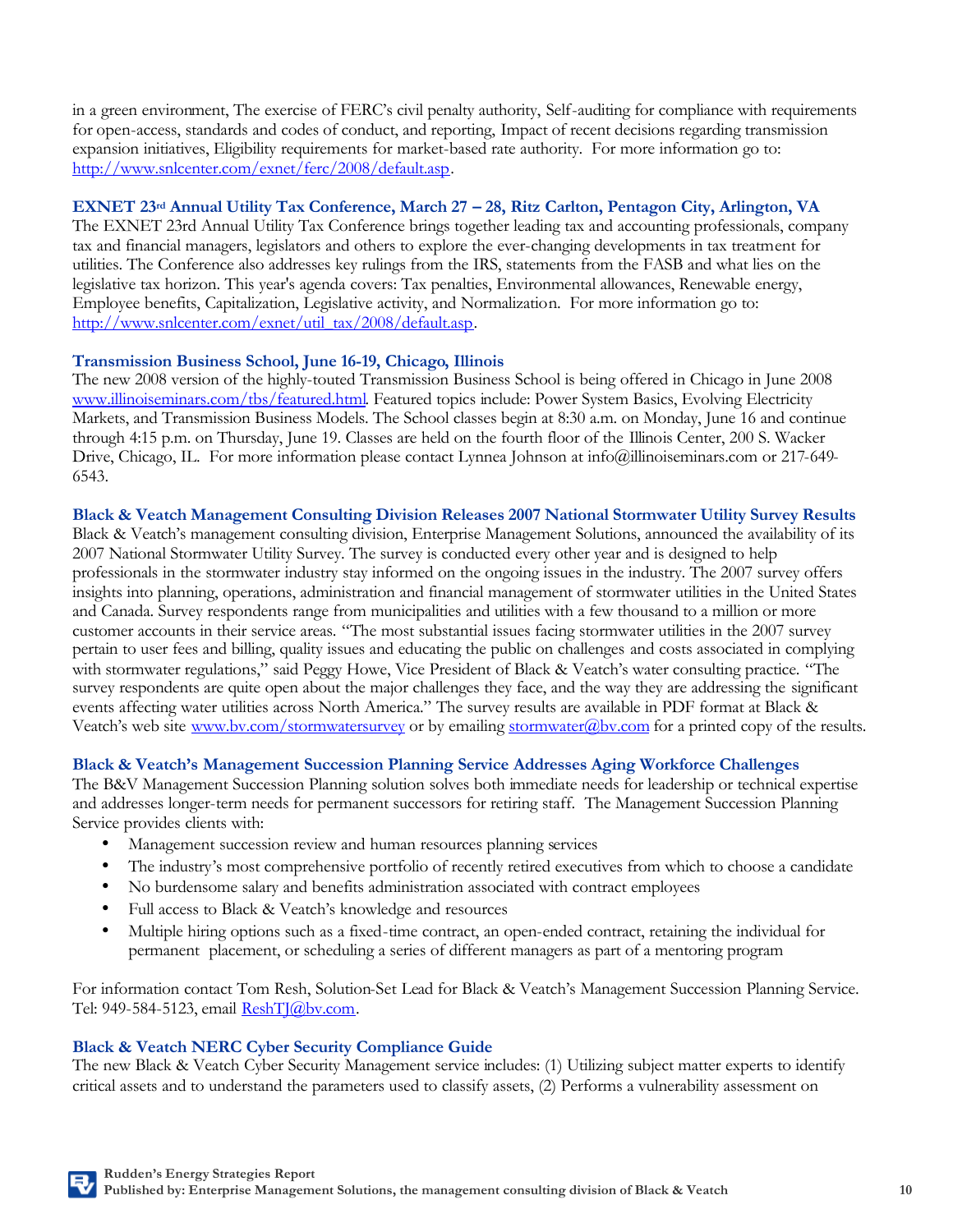existing assets, (3) Provides specific feedback and mitigation recommendations on all deficiencies and helps develop and deploy a policy to meet or exceed NERC CIP guidelines, (4) Offers insight on how to maintain a holistic view of protection for all of the enterprise's critical cyber assets, (5) Creates a roadmap for establishing and maintaining a robust security initiative and an ongoing readiness culture throughout the organization, (6) Addresses the cyber, physical and human resource aspects of compliance along with documentation, incident reporting and ongoing maintenance. To obtain a copy of the Black & Veatch NERC Cyber Security Standards Compliance Guide please send an email with your contact information to CyberSecurity@bv.com, or call Gary Layton at (631) 348-4090, ext. 210.

#### **Custom Ratemaking Seminar – An Introduction to Rate Development and Rate Design**

Enterprise Management Solutions announces its custom-designed ratemaking seminar for presentation to utility-specific rate department employees. The central purpose of Rudden's Basic Ratemaking Seminar is to teach the best practices used for integrating all of the required disciplines – Accounting, Engineering, Planning and the Rate Department – into a unified team to support corporate rate and regulatory goals. The seminar achieves this goal through hands-on, practical approaches to all of the elements of the ratemaking process – revenue requirements determination, cost of capital and rate of return, depreciation, cost-of-service, unbundling, cost allocation, the elements of rate design, and a review of alternative regulatory models. For information, contact Diana Tabacco-Peterson at 631.348.4090 x 213, or via email at **petersondl@bv.com**.

#### **Subscribe to the Rudden Energy Reports**

Send an e-mail to petersondl@bv.com and be sure to include your name, title, company and e-mail address and the names of the newsletters that you want to receive. That's all. Your subscription will begin immediately. Please check with your internal technician to see that messages from **d**peterson@rjrudden.net are not being blocked. If you use AOL, Earthlink, MSN, Hotmail, or similar accounts, check your spam folder.

#### **What to Do If Your Rudden Energy Reports Do Not Arrive In Your E-mail**

If you are a subscriber and you do not receive an e-mail with your newsletter link, it is likely that your account is equipped with a spam filter that blocks e-mail from "pop servers." Please check with your internal technician to see that messages from dpeterson@rjrudden.net are not being blocked. If you use AOL, Earthlink, MSN, Hotmail, or similar accounts, check your spam folder. If you are still unable to find your newsletter, please e-mail us at petersondl@bv.com and we will be happy to assist you.



<sup>(</sup>C) Copyright 2008, Enterprise Management Solutions – Black & Veatch Corporation. All rights reserved worldwide. This report has been issued and approved in the United States by R.J. Rudden Associates. This report is prepared for general circulation and is circulated for general information only. Neither the information nor any opinion expressed constitutes an offer, or an invitation to make an offer, to buy or sell any security or any option, future or other derivative related to such security. The information provided here is for general informational purposes only and should not be considered an individualized recommendation or personalized advice about investments. Data contained here are obtained from what are considered reliable sources; however, its accuracy, completeness or reliability cannot be guaranteed. Opinions and estimates constitute our judgment as of the date of this material and are subject to change without notice.

Enterprise Management Solutions is the management consulting division of Black & Veatch Corporation. EMS is among the world's premier strategic, economic and management consulting firms specializing in energy, water, information and government matters. We encourage our professionals to publish individual commentary on key industry issues. Any opinions offered are those of the authors and not necessarily official viewpoints of the company or its other employees. Additional information is available on Rudden's web site at www.rjrudden.com.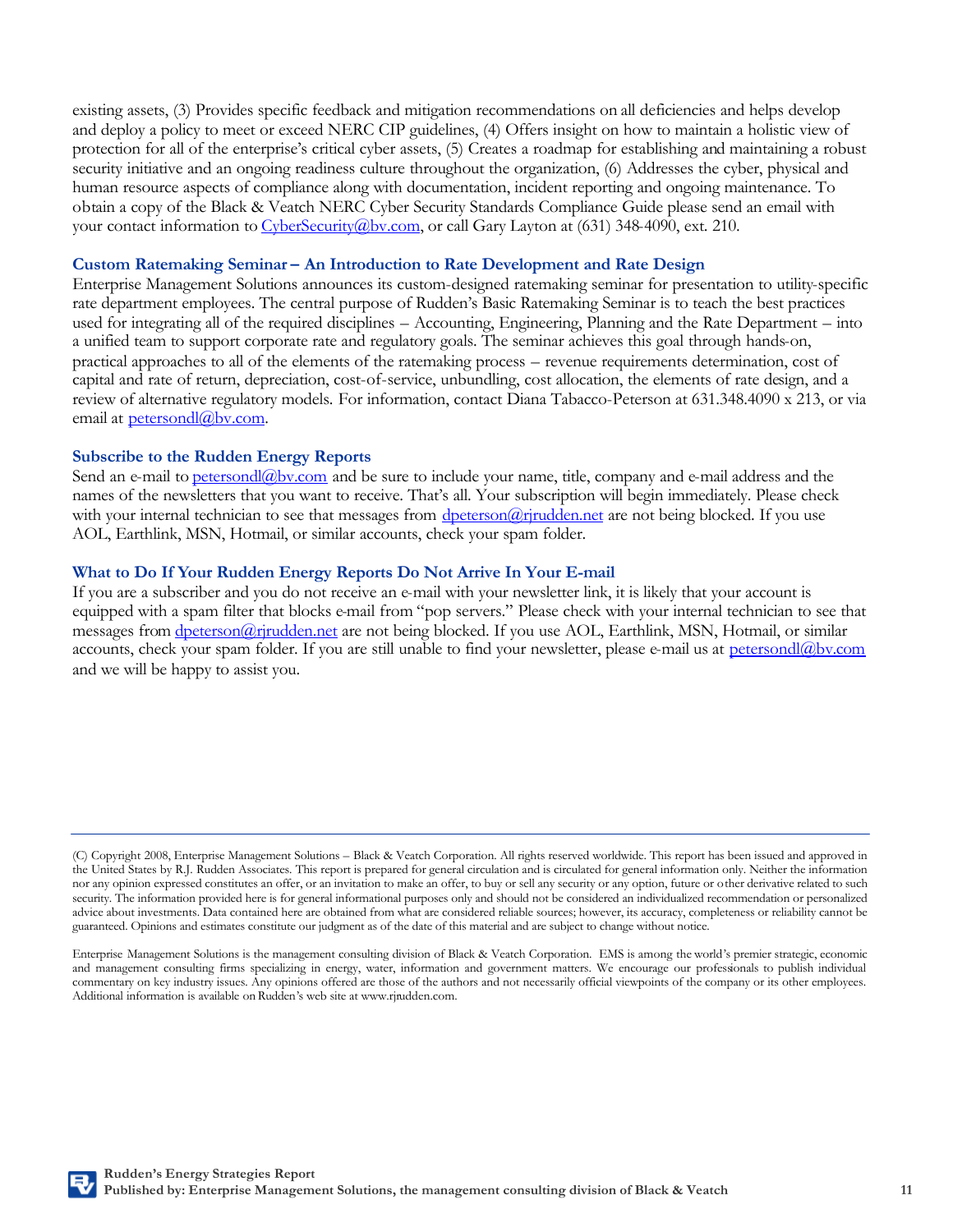#### **LEONARD HYMAN PRESENTATIONS**

A list of Mr. Hyman's most recent presentations are cited below. To obtain a copy, please direct your request via e-mail to *petersondl@bv.com*.

"Back to Basics or Forward to Basics " -- Presented to the EPRI Power Delivery and Markets Council; March 6, 2003.

"Financial Crisis in the Electric Power Industry or What Else is New?" -- Presented to the Northeast Energy and Commerce Association; March 6, 2003.

"Let's Talk About What's Important or Where the Electricity Industry May or May Not be Heading" -- Presented to the Energy Bar Association; March 13, 2003.

"Risk Management" -- Presented to Global Power 2003 Conference; New Orleans, Louisiana; March 31, 2003.

"May Day in Houston or How the Energy Industry Has Changed" -- Presented to Acquiring Distressed Energy Assets Conference; May 1, 2003.

"The Next Big Crunch Is Not The Latest Export From Hershey, PA" -- Presented at the Energy Association of Pennsylvania Annual Conference; May 30, 2003.

"Finance, Commerce and Reliability" -- Presented to Northeast Power Conference; June 24, 2003.

"Would a Sane Person Invest in Electric Technology in the U.S.A.?" – Presented at NARUC Winter Meeting; March 9, 2004.

"T&D Redux" – Presented to the Committee on Power Delivery, Association of Edison Illuminating Companies; March 25, 2004.

"Just the Facts, Ma'am" – Presented to the Conference on Understanding and Managing Business Risk in the Electric Sector (UMBRES); April 15, 2004.

"Building the Transmission Network: Past, Present, Future or Maybe Never" – Presented to the T&D World Expo; May 27, 2003.

"The Heart of the Matter or Foundation Flaws Fell Feeble Fixes" – Presented to the ELCON Member Meetings in the Big Easy; June 21, 2005.

"Wires as a Business, or If the Network is the Answer, What is the Question?" – Prepared for International Grid Conference; Toronto, Canada; 15 June 2006.

"How Wall Street Views Electric Utilities of the Future" – Presented to RMEL Fall Convention; San Antonio, Texas; 12 September 2006.

"Reliability fo r Whom or Cui Bono?" – Presented to the Chartwell Reliability Summit; Atlanta, Georgia; 8 March 2007.

"The Ten Challenges/Issues/Opportunities/Roadblocks/Requirements to Ensure that the Electricity Supply Industry Has the Physical and Human Resources Needed for the Next Thirty Years" – Presented to the Third Annual Carnegie Mellon Conference on the Electricity Industry; Pittsburgh, Pennsylvania; 13 March 2007.

"Notes on Electricity Restructuring: What Did Customers Get From It?" Presented to Gulf Coast Power Association; Spring Conference; The Woodlands, TX; 5 April 2007.

"Random Thoughts on Picking the Sample of Comparable Firms for the Rate Case," Presented to Society of Utility and Regulatory Financial Analysts (SURFA) 39th Financial Forum; Washington, DC; 19 April 2007.

#### **BLACK & VEATCH Building a world of difference**

#### **LEONARD HYMAN ARTICLES**

A list of Mr. Hyman's most recent articles are cited below. To obtain a copy, please direct your request via e-mail to *petersondl@bv.com*.

"The Return of Plain Vanilla or Maybe the Worm Turns" "The Customer is Always Right"

- "The Next Big Crunch: T&D Capital Expenditures" "Ring-Fencing The Regulated Utility"
- "T&D Spending: What's Missing From This Picture?" "Do We Really Need Energy Merchants?"
- "T&D Economies of Scale and the Mysteriously Fitted Curve" "What, Me Invest?"
- "Ten Years of Electricity Restructuring: A Financial Postmortem"

"The Consequences of the Northeast Blackout of 2003"

- 
-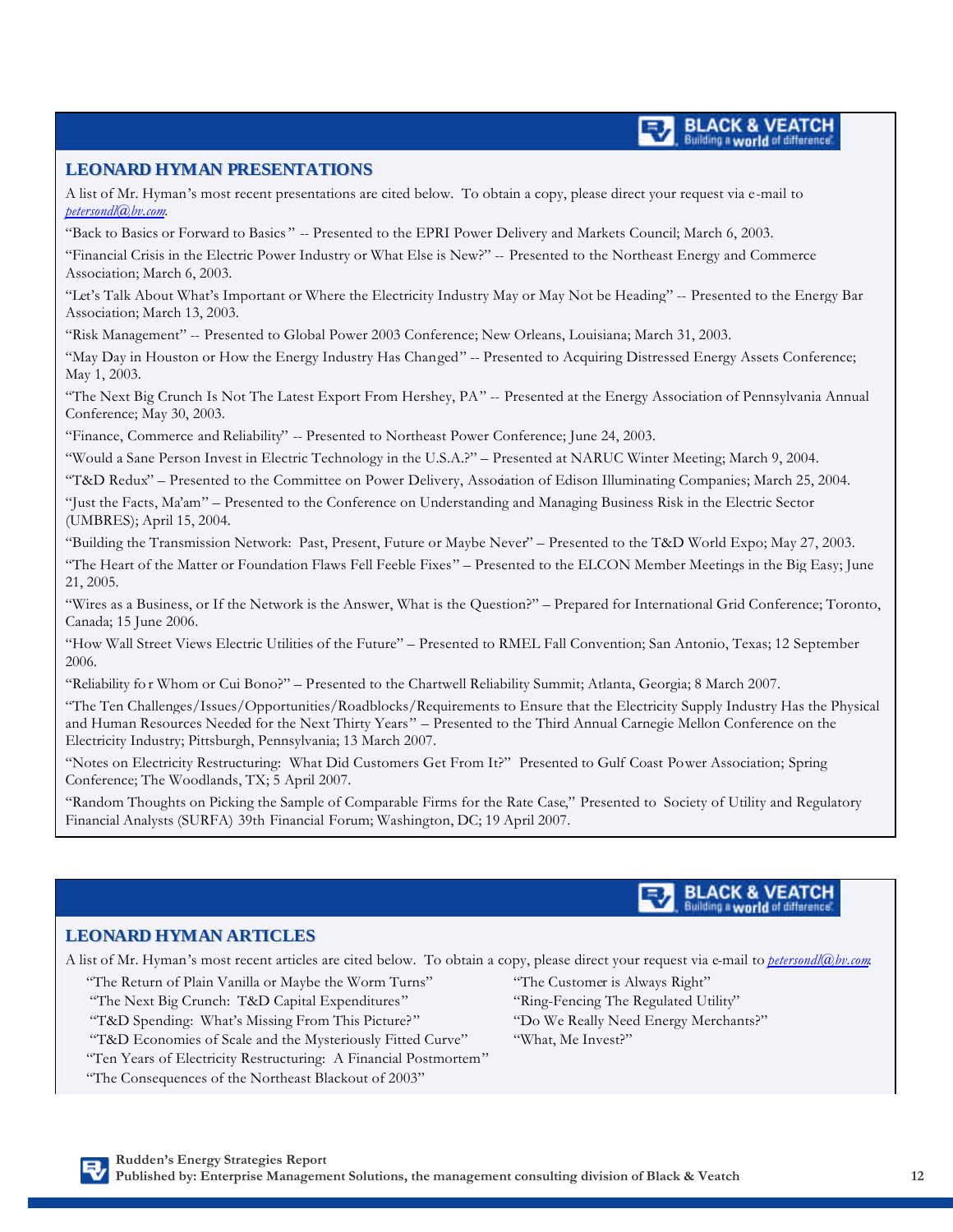

Buy electricity, sell it, work in the business, regulate it, invest in it?

Then you need the new, updated edition of America's Electric Utilities.



In this new edition, renowned author and industry analyst, Leonard Hyman, explains the basics and provides valuable insights into the future of the electric market. Get a clear and concise review of industry fundamentals including: accounting, engineering, economics, finance, law, operations and risk management.

Up-to-date statistics on: Rate of Return, Operations and Sales, Ownership Trends, Market Restructuring... and much more

| Yes!<br>Electric Utilities by Leonard S., Andrew S. and Robert C. Hyman. I understand that if I am unhappy in<br>any way. I may return the book within 30 days for a prompt refund or cancellation of the charges (minus<br>S&H)*<br>Copies \$119.00 ex.<br>VA residents add 5% sales tax<br>Shipping and Handling<br><b>Total</b> |  | I want to put all the pieces of the utility industry pazzle together. Send me America?<br>Payment Method Preferred (check one):<br>Check enclosed (payable to PUR) T Bill me<br>Charge my: UVita U Mastercard<br>American Express | 4 Ways to Respond<br>Call: 1-800-368-5001*<br>Exc 1-703-847-0683<br>E Email us at: pur@pur.com."<br>Mail order form to<br>Public Utilities Reports.<br>8229 Boone Blvd., Suite 400, |                               |                                |  |
|------------------------------------------------------------------------------------------------------------------------------------------------------------------------------------------------------------------------------------------------------------------------------------------------------------------------------------|--|-----------------------------------------------------------------------------------------------------------------------------------------------------------------------------------------------------------------------------------|-------------------------------------------------------------------------------------------------------------------------------------------------------------------------------------|-------------------------------|--------------------------------|--|
| Card No.                                                                                                                                                                                                                                                                                                                           |  | 3 Digit Sec. Expiration Date                                                                                                                                                                                                      |                                                                                                                                                                                     | Vienna, VA 22182              |                                |  |
| Signature                                                                                                                                                                                                                                                                                                                          |  |                                                                                                                                                                                                                                   |                                                                                                                                                                                     | * Be sure to mention this ad. |                                |  |
| Name/Title                                                                                                                                                                                                                                                                                                                         |  |                                                                                                                                                                                                                                   | Shipping/Handling Chart                                                                                                                                                             |                               |                                |  |
| Company                                                                                                                                                                                                                                                                                                                            |  |                                                                                                                                                                                                                                   |                                                                                                                                                                                     |                               | First Unit   Ea. Additional Un |  |
| Address.                                                                                                                                                                                                                                                                                                                           |  |                                                                                                                                                                                                                                   | 115                                                                                                                                                                                 | 59                            | $-53$                          |  |
| City/State/Zip<br>Phone No.                                                                                                                                                                                                                                                                                                        |  | Shipping cost to Alaska, Hawaii. Canada and other trumpeterial<br>additionis will ware                                                                                                                                            |                                                                                                                                                                                     |                               |                                |  |
| $-$ Fine Nex.<br>Email Address                                                                                                                                                                                                                                                                                                     |  |                                                                                                                                                                                                                                   | All foreign certain most be preport and clacks choose on an U.S. Trans."                                                                                                            |                               |                                |  |

Call 1-800-368-5001 • Email pur@pur.com • Visit our web site www.pur.com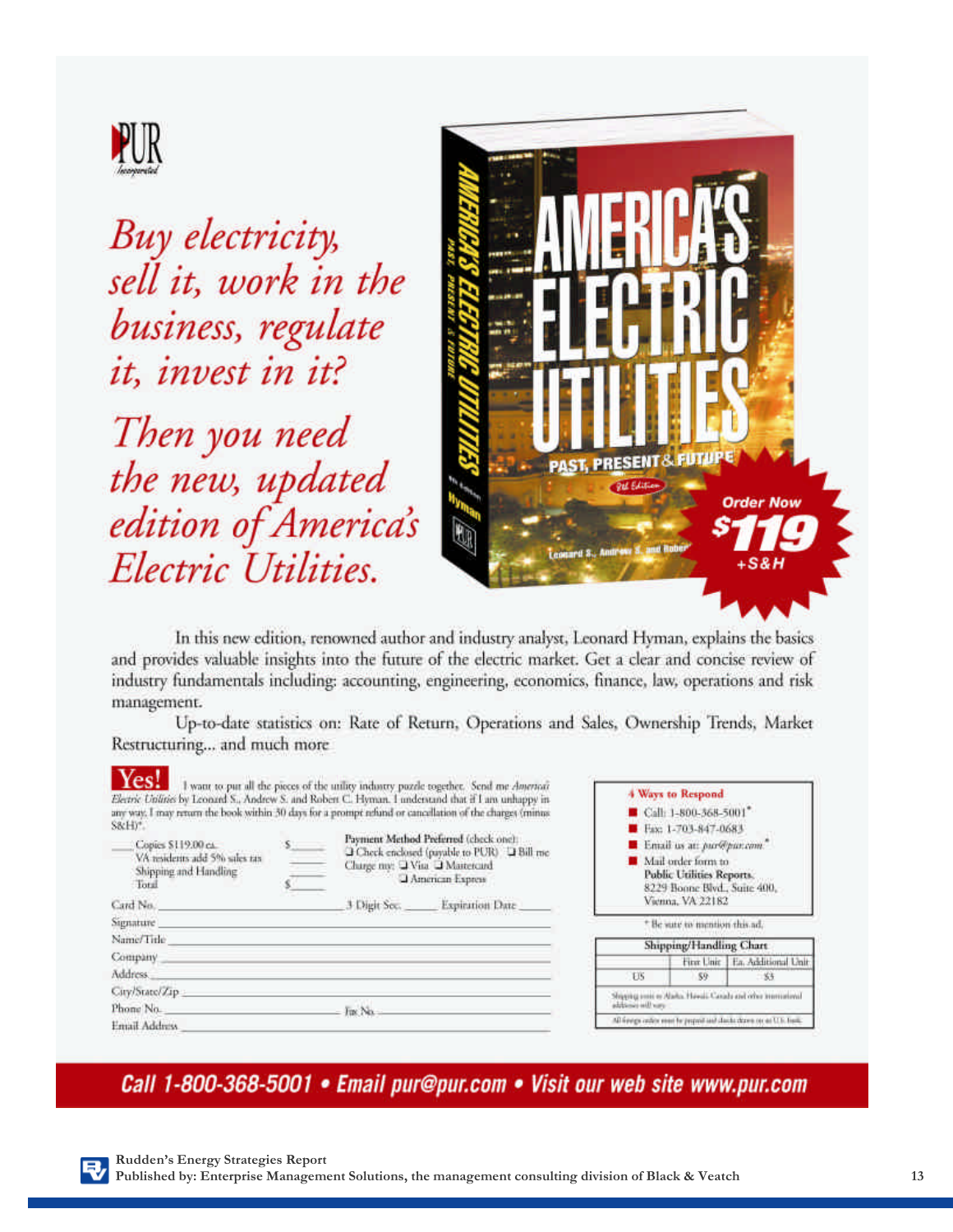|                                                                                                                                                                                                                                                                                                                       | Energy<br>Risk<br>Management:<br>A Primer for<br>the Utility<br>Industry                                     |                                                                                                                                                                                                                                      | Finally - A Risk<br><b>Management Text</b>                                                                                                                                                                                                                                                                                                                          |                                                                                                                                                                                                | for the Utility<br>Professional                                                                                                                                       |
|-----------------------------------------------------------------------------------------------------------------------------------------------------------------------------------------------------------------------------------------------------------------------------------------------------------------------|--------------------------------------------------------------------------------------------------------------|--------------------------------------------------------------------------------------------------------------------------------------------------------------------------------------------------------------------------------------|---------------------------------------------------------------------------------------------------------------------------------------------------------------------------------------------------------------------------------------------------------------------------------------------------------------------------------------------------------------------|------------------------------------------------------------------------------------------------------------------------------------------------------------------------------------------------|-----------------------------------------------------------------------------------------------------------------------------------------------------------------------|
|                                                                                                                                                                                                                                                                                                                       | Andrew S. Hyman<br>Michael J. Denton, Ph.D.<br>Leonard S. Hyman<br><b>Bradford G.Leach</b><br>Gary A. Walter | <b>Order Now</b>                                                                                                                                                                                                                     | Created specifically for utility<br>managers, board members and<br>the regulatory community.<br>Risk Management - A Primer for the Utility<br>Industry by Andrew S. Hyman provides a<br>clear understanding of the risks faced by<br>utilities and energy companies, and the<br>tools available to meet them - without<br>relying on complex mathematical language. |                                                                                                                                                                                                | This essential work also includes a<br>comprehensive glossary that cuts<br>through the confusing jargon<br>used by energy traders and<br>risk management specialists. |
|                                                                                                                                                                                                                                                                                                                       |                                                                                                              | $+$ S&H                                                                                                                                                                                                                              |                                                                                                                                                                                                                                                                                                                                                                     |                                                                                                                                                                                                | <b>Order Copies for Your</b><br><b>Entire Staff Now</b>                                                                                                               |
| Management: A Primer for the Utility Industry by Andrew S. Hyman. I understand that if I am unhappy<br>in any way, I may return the book within 30 days for a prompt refund or cancellation of the charges<br>(minus S&H)*.<br>Copies \$89,00 ca.<br>VA residents add 5% sales pre-<br>Shipping and Handling<br>Total | $\mathbf{S}$                                                                                                 | I want to put all the pieces of the unlity industry puzzle together. Send me Energy Risk<br>Payment Method Preferred (check one):<br>Check enclosed (payable to PUR) C Bill me<br>Charge my: U Visa U Mastercard<br>American Express |                                                                                                                                                                                                                                                                                                                                                                     | 4 Ways to Respond<br>Call: 1-800-368-5001<br>Fax: 1-703-847-0683<br>E Email us at: pur@pur.com <sup>-</sup><br>Mail order form to<br>Public Utilities Reports,<br>8229 Boone Blvd., Suite 400, |                                                                                                                                                                       |
| Card No. 2008 - 2008 - 2008 - 2010 - 2010 - 2010 - 2010 - 2010 - 2010 - 2010 - 2010 - 2010 - 2010 - 2010 - 20                                                                                                                                                                                                         |                                                                                                              | 3 Digit Sec. Expiration Date                                                                                                                                                                                                         |                                                                                                                                                                                                                                                                                                                                                                     | Vienna, VA 22182                                                                                                                                                                               |                                                                                                                                                                       |
| Signature entertainment and the contract of the contract of the contract of the contract of the contract of the                                                                                                                                                                                                       |                                                                                                              |                                                                                                                                                                                                                                      |                                                                                                                                                                                                                                                                                                                                                                     | * He sure to mention this ad.                                                                                                                                                                  |                                                                                                                                                                       |
| Name/Title Name and the contract of the contract of the contract of the contract of the contract of the contract of the contract of the contract of the contract of the contract of the contract of the contract of the contra                                                                                        |                                                                                                              |                                                                                                                                                                                                                                      |                                                                                                                                                                                                                                                                                                                                                                     | Shipping/Handling Chart                                                                                                                                                                        |                                                                                                                                                                       |
| Сотрапу с последником политических политических сотрасливости с последником сотрасливости с последником сотрасливости с                                                                                                                                                                                               |                                                                                                              |                                                                                                                                                                                                                                      |                                                                                                                                                                                                                                                                                                                                                                     |                                                                                                                                                                                                | First Unit   Ea. Additional Unit                                                                                                                                      |
| Address                                                                                                                                                                                                                                                                                                               |                                                                                                              |                                                                                                                                                                                                                                      | US.                                                                                                                                                                                                                                                                                                                                                                 | 59                                                                                                                                                                                             | \$3.                                                                                                                                                                  |
| City/State/Zip 2000 Control 2000 Control 2000 Control 2000 Control 2000 Control 2000 Control 2000 Control 2000                                                                                                                                                                                                        |                                                                                                              |                                                                                                                                                                                                                                      |                                                                                                                                                                                                                                                                                                                                                                     |                                                                                                                                                                                                | Shipping tool to Abalta. Hawaii, Canada and other international                                                                                                       |
| Phone No. 2008 - The No. 2008 - The No. 2008 - The No. 2008 - The No. 2008 - The No. 2008 - The No. 2008 - The No. 2008 - The No. 2008 - The No. 2008 - The No. 2008 - The No. 2008 - The No. 2008 - The No. 2008 - The No. 20                                                                                        |                                                                                                              |                                                                                                                                                                                                                                      | althouse will vary.                                                                                                                                                                                                                                                                                                                                                 |                                                                                                                                                                                                |                                                                                                                                                                       |
| Email Address and the contract of the contract of the contract of the contract of the contract of the contract of the contract of the contract of the contract of the contract of the contract of the contract of the contract                                                                                        |                                                                                                              |                                                                                                                                                                                                                                      |                                                                                                                                                                                                                                                                                                                                                                     |                                                                                                                                                                                                | All freegs onless must be pupped and clacks dozen on an U.S. Franc-                                                                                                   |

## Call 1-800-368-5001 • Email pur@pur.com • Visit our web site www.pur.com